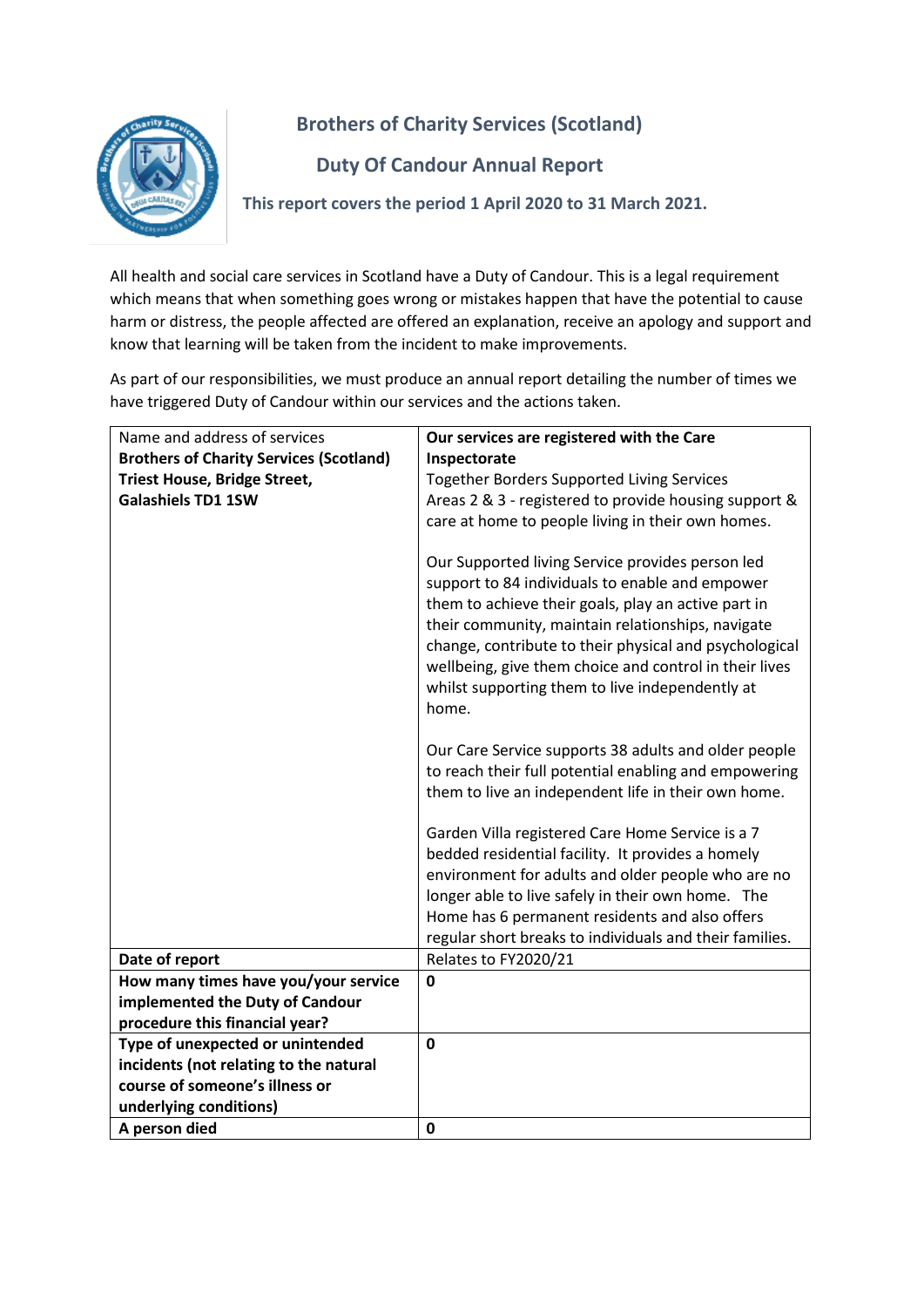| A person incurred permanent lessening<br>of bodily, sensory, motor, physiologic or<br>intellectual functions | 0           |
|--------------------------------------------------------------------------------------------------------------|-------------|
| A person's treatment increased                                                                               | 0           |
| The structure of a person's body                                                                             | 0           |
| changed                                                                                                      |             |
| A person's life expectancy shortened                                                                         | 0           |
| A person's sensory, motor or intellectual                                                                    | $\mathbf 0$ |
| functions was impaired for 28 days or                                                                        |             |
| more                                                                                                         |             |
| A person experienced pain or                                                                                 | $\mathbf 0$ |
| psychological harm for 28 days or more                                                                       |             |
| A person needed health treatment in                                                                          | 0           |
| order to prevent them dying                                                                                  |             |
| A person needing health treatment in                                                                         | $\mathbf 0$ |
| order to prevent other injuries as listed                                                                    |             |
| above                                                                                                        |             |
| <b>TOTAL</b>                                                                                                 | 0           |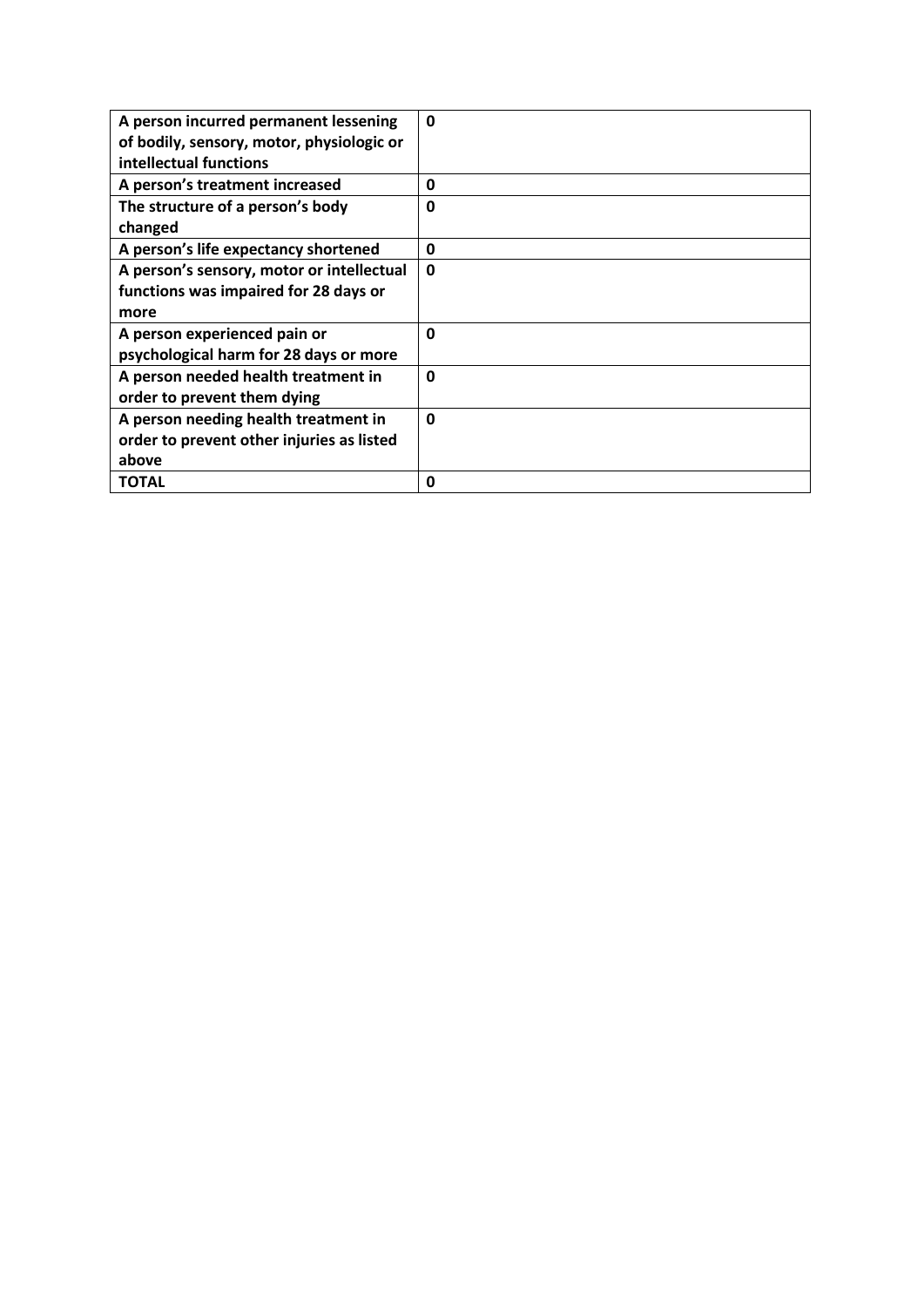| How have you made sure that staff and<br>Managers understand the responsibilities<br>relating to duty of candour and what are<br>the systems in place to respond<br>effectively ? | Our Duty of Candour policy explains the various<br>responsibilities of everyone involved staff, managers<br>and Board members regarding duty of candour and<br>details how we will respond to an incident. We also<br>have an accessible policy to help explain our duty and<br>how we will fulfil it to the people we support.<br>Staff are informed about this policy and their duty of<br>candour responsibilities during individual induction                                                   |
|-----------------------------------------------------------------------------------------------------------------------------------------------------------------------------------|-----------------------------------------------------------------------------------------------------------------------------------------------------------------------------------------------------------------------------------------------------------------------------------------------------------------------------------------------------------------------------------------------------------------------------------------------------------------------------------------------------|
|                                                                                                                                                                                   | with their line manager and within the Organisation's<br>group induction programme. Duty of candour is also<br>included in other relevant training (e.g. Support &<br>Protection). Learning and reflection will be supported<br>through supervision and discussion in team meetings.<br>Line and service managers are informed of their<br>responsibilities through job descriptions and<br>induction and supported to reflect on their fulfilment<br>of the duty during supervision and at service |
|                                                                                                                                                                                   | meetings and management training.<br>Senior Management Team members and Board<br>Trustees will be informed of their responsibilities<br>through job and role descriptions, briefings and<br>written guidance.<br>Duty of candour requirements are also embedded                                                                                                                                                                                                                                     |
|                                                                                                                                                                                   | within operational policies i.e. incident and accident<br>reporting and Adult Protection policies.                                                                                                                                                                                                                                                                                                                                                                                                  |
| Did the responsible person for triggering<br>Duty of Candour appropriately follow the<br>procedure? If not, did this result in any                                                | N/A - there have been no instances of implementing<br>duty of candour. However, all staff have a<br>responsibility to report incidents, be honest and                                                                                                                                                                                                                                                                                                                                               |
| under or over reporting of Duty of<br>Candour?                                                                                                                                    | communicate effectively when things may go wrong.                                                                                                                                                                                                                                                                                                                                                                                                                                                   |
| What lessons did you learn?                                                                                                                                                       | N/A - there are no incidents to report. However,<br>following any incident, a review will be undertaken<br>and where applicable an investigation carried out. As<br>an outcome from incident reviews, risk assessments<br>and care plans will be updated as appropriate.                                                                                                                                                                                                                            |
| What learning and improvements have<br>been put in place as a result and how did<br>you share lessons learned and with<br>whom?                                                   | $N/A$ – however, where applicable learning from an<br>incident would be communicated at team and service<br>management meetings and through reports to the<br>Board to ensure that the necessary improvements are<br>made.<br>Any wider learning from regulatory bodies and other<br>external sources concerning duty of candour will be<br>disseminated through team, service and involvement<br>meetings, and included in staff training.                                                         |
| Did this result in a change/update to your<br>Duty of Candour policy/procedure                                                                                                    | N/A - All policies are reviewed and updated regularly<br>and as required.                                                                                                                                                                                                                                                                                                                                                                                                                           |
| What support do you have available for                                                                                                                                            | For service users and their families, a named lead                                                                                                                                                                                                                                                                                                                                                                                                                                                  |
| people involved in invoking the<br>procedure and those who might be<br>affected?                                                                                                  | individual would be identified in the event of a duty<br>of candour incident. They could also be signposted to<br>support networks externally for example advocacy<br>services.                                                                                                                                                                                                                                                                                                                     |